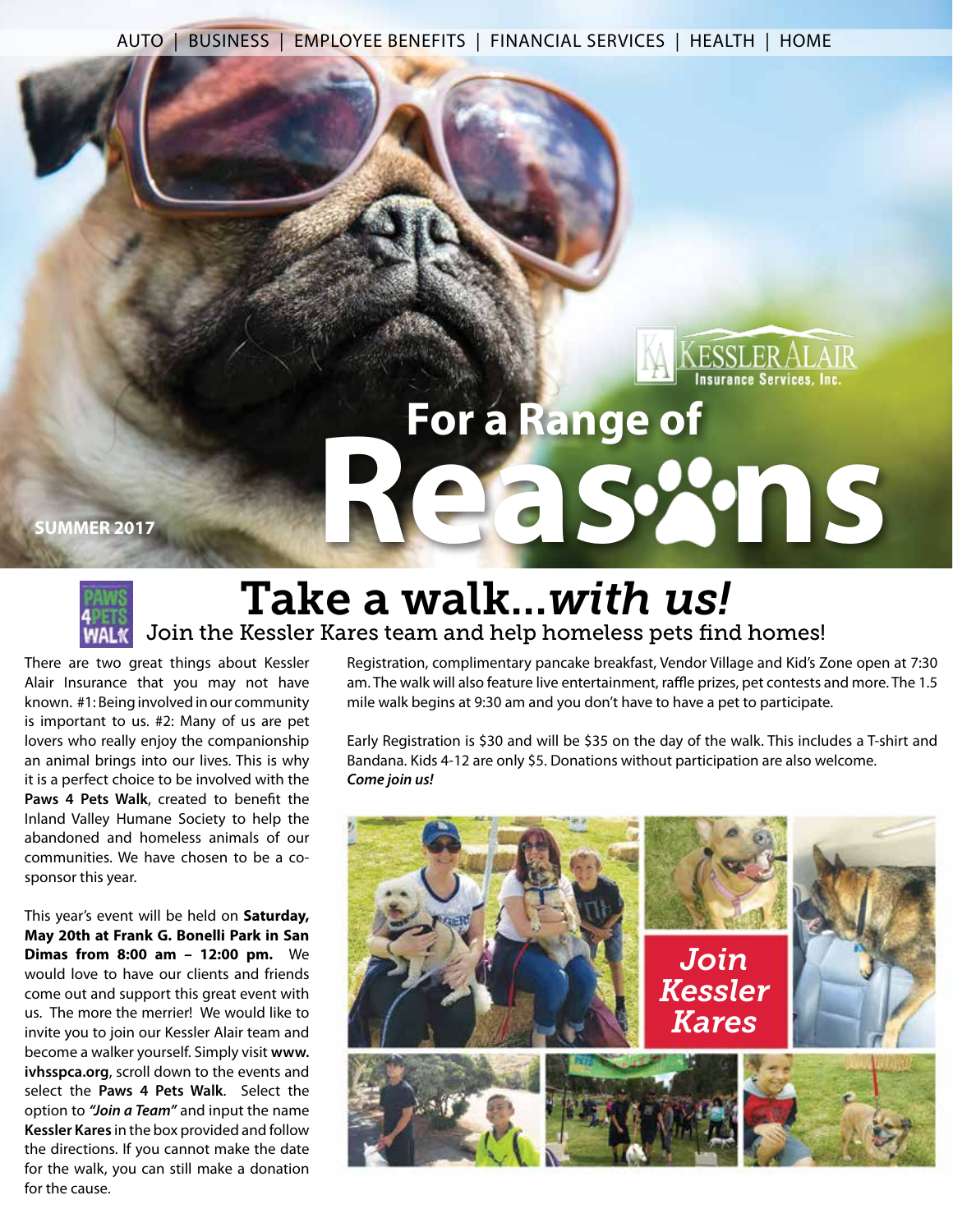### Kessler Alair Insurance Now Represents NatGen Premier ∙ NatGen

As an independent agency, we represent a large variety of quality companies so that the needs of our clients can be met with a variety of options. With this goal in mind, we are pleased to showcase our relationship with NatGen Premier, which is owned by National Generals Holding Corp (Publicly traded 'NGHC') with an A- (10) Excellent by AM Best. We know they are the perfect fit for our clients with high valued homes and high networth. NatGen specializes in the unique needs of high networth clients and writes the entire package for the client's home, fine arts floater, jewelry, auto, and umbrella.

"Having premier policy options for our clients with homes at over \$1,000,000 plus in value, is a great benefit to our clients. NatGen allows us to customize the policies to fit a client's particular needs." shares Michael Kessler, Vice-President at Kessler Alair Insurance.



Uber and Lyft drivers seem to be growing in numbers every day. We see more and more ride share cars driving around with stickers indicating the company they drive for. **Don't forget! Your traditional car insurance does not cover you while using your car for transportation purposes for income.** Please call us right away if you use your vehicle in this manner. We want to make sure you are protected and have the correct coverage in place, allowing you to have peace of mind, while meeting new people you provide a service to.



MARY STROHMAN SUE JAHNSEN

Mary Strohman, ACSR, has worked with the Kessler Alair family for 30 years. Mary's experience in the insurance industry started many years ago when a friend from high school told her of a job opening at a nearby agency in Upland.

Mary joined the Kessler Alair team in 1987 and works in our commercial lines department. When asked what her best onthe-job attribute is, Mary replied, "Servicing the customers! In this economy insurance is tough, so I try to have compassion and understanding for each of my customers."

Mary has been married to her high school sweetheart for 34 years. Mary and her husband, Scott, have raised 4 beautiful children, two boys and twin girls and they are very proud of the adults they have become.

With more free time, Mary and her husband enjoy watching over their darling grandson. Their second favorite thing to do is take frequent trips with dear friends to Palm Springs where they enjoy morning runs, the Thursday night street fair and eating at Spencer's Restaurant.

Sue Jahnsen, CISR, is known around here for her enthusiasm, infectious smile and genuinely kind personality. Born in Ohio, Sue moved to Claremont, California as a toddler and has lived in the Inland Empire ever since.

She attended Claremont High School where her fun-loving nature was employed as Mascot from 1971 to 1973. After graduating from Cal Poly Pomona with a BS in Business Administration, concentration Finance, Real Estate, and Business Law, she continued her education to receive a Masters in Law and a Juris Doctorate from California Southern University. She has also earned the highly esteemed CISR designation.

Today the diehard USC fan continues to cheer on her favorite teams in football and basketball. If there is something going on in sports Sue is in the know! Sue has two wonderful kids with 2 grandchildren that love her chocolate chip cookies.

# Big Name Auto Insurance Companies Increasing Rates **Companies**

We are constantly reading headlines that many big name auto insurance companies are declaring their need to increase rates. Why do they need to increase rates when most new cars are loaded with high-tech focused on preventing collisions? There lies the paradox. Safety tech cameras, sensors, microprocessors and other equipment cost more than five times the cost of traditional parts of the past.

Currently, it costs \$166 to fix a conventional left mirror on a 2015 Mercedes-Benz ML350, according to Allstate Corp., but if that mirror is equipped with collision-avoidance technology then the repair increases to \$925. A simple bumper repair is not an option when most cars have safety sensors built into this part of the vehicle. Safer vehicles are just more expensive to repair.

Increased costs of safety tech is not the only reason for the rate changes. Car-crash fatalities are increasing as people spend more time on the road and many continue to attempt to multitask with smartphones while driving.

Until there is a history of a claims reduction, due to the installation of these safety features, rates must compensate for the higher repair costs and increased claim experience.

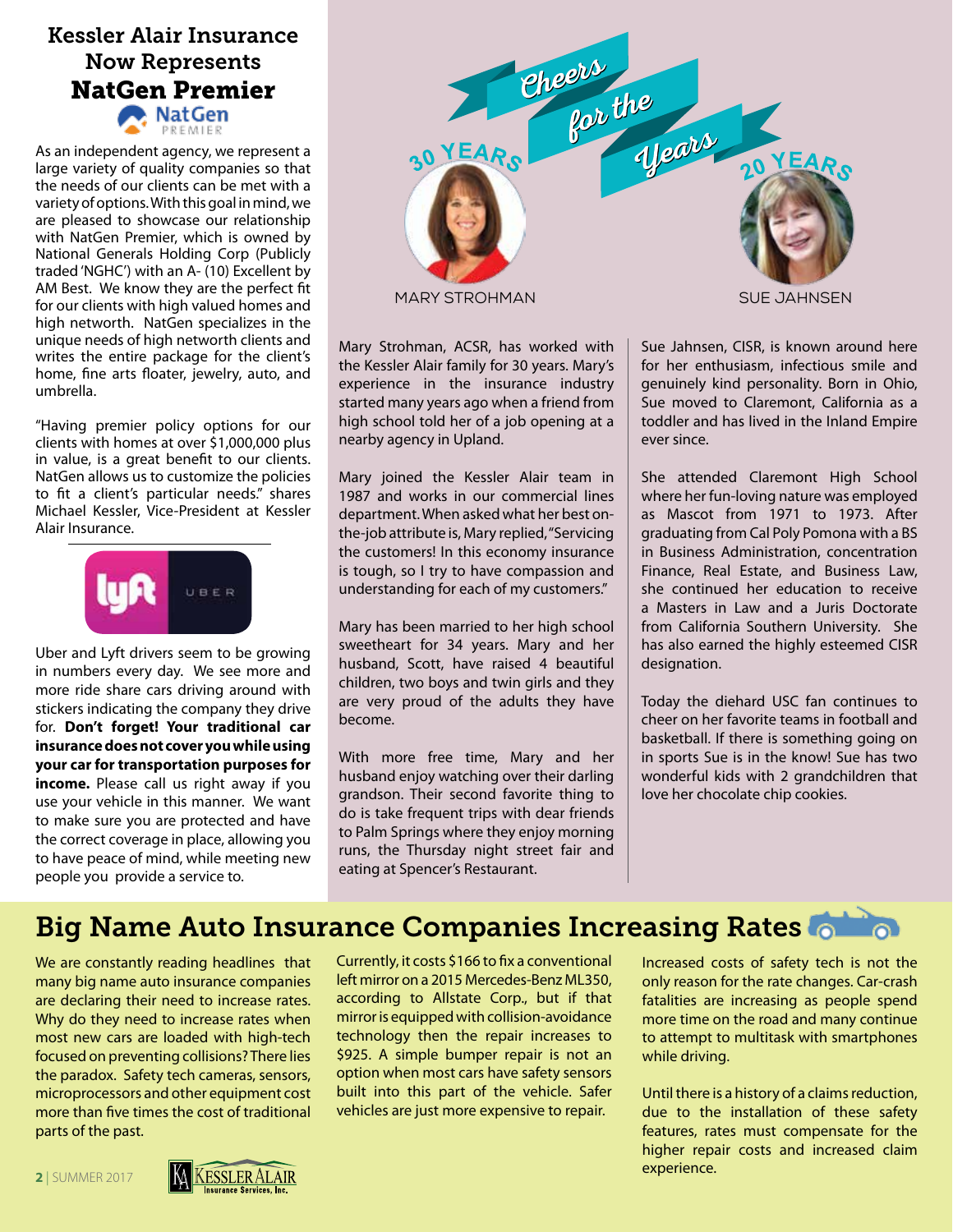# Older Buildings and Aluminum Wire

Insurance companies want to know what type of electrical you have within the walls of your home and business when underwriting the structure. The insurance companies are normally reluctant to write an older home when the wring has not been updated.

In residential construction, aluminum wire was used for wiring entire houses for a short time from the 1960's to the mid 1970's during a period of high copper prices. Existing homes with this older aluminum wiring used in branch circuits present a potential fire hazard.

In our industry, Electricians and Electrical Contractors alike try to save money by using aluminum wire instead of copper wire. As an Electrical Contractor, I have worked all over the continental United States, Canada and Mexico and have seen both copper and aluminum wire used in a variety of jobs. The wire used for the job should fit the application and be safe.

I have come across scenarios where aluminum wire is not allowed to be used as branch circuitry and here is why – according to the electrical inspectors that I have had the pleasure to meet and work with, I have been told, aluminum wire cannot be used below U.S. American Wire Gage (AWG) of #2/0 (pronounced 2-ought). I have been told that their reason for this is because of under-sizing of the conductors causing a number of problems such as: wire burning back, short circuits, lose connections, arc flashes, and electrical fires.

So why is there a problem when aluminum wire is UL (Underwriters Laboratory) approved for electrical use and installations? Here is what I have learned over many years in the industry. Electrical circuits can be considered a living organism. What this simply means is with inrush currents the wire will physically move in the raceway it is installed in. This movement causes the wire to experience a simple tug and pull when the circuit is properly sized, and a much more violent tug and cracking of a whip sound, or a buzzing sound when the circuit is undersized. It is also more susceptible to temperature change even when torqued properly. Temperature change occurs in both copper and aluminum wiring, which

can cause loose connections; however, it is more prevalent in aluminum wiring. Aluminum wire also suffers from dissimilar metal corrosion, if the connections are not installed properly. This corrosion can cause the conductors to degrade prematurely and problems arise ranging from minimal to catastrophic in nature. Aluminum wire is UL approved and if used properly and sized properly, and maintained properly there are many advantages due to its lightweight and flexibility. Changes have been made for the modern building construction with newer AA-8000 series aluminum that does not have the same issues as the wiring placed in homes in the 60's and 70's. Several upgrades or repairs are available for homes with older pre-1970's aluminum branch circuit wiring.

If you have an older home or building, it is advisable to check the electrical in your building to make sure your assets are safe from a preventable loss.

**John Laszlo,** President, Laszlo Electric, Inc. jlazslo@verizon.net

#### **Kessler's Client Corner Laszlo Electric, Inc.** 111111111 1770 Bridgeport Avenue · Claremont, CA 91711 aszlo ectric

Office: (909) 626-0144

John Laszlo served in the United States Navy from 1980 - 1985 as an Electrician's Mate. Upon Honorable Discharge, he served the community in civilian electrical applications. John has been a "hands on" electrical supervisor and mentor to other electricians for every company he has worked for.

In January of 2003, John became the President and CEO of Laszlo Electric, Inc. It is here where he has been able to accomplish any electrical contract presented to him in many jurisdictions in the country. LEI is an Industrial/Commercial Electrical Contracting Firm that specializes in design-build electrical work. LEI has completed electrical projects such as:

- Electrical Services both new and refurbished
- Electrical Distribution both new and relocated
- Electrical Infrastructure
- Motor Controls
- Building Automation
- Manufacture Automation and Process Control
- Industrial and Commercial Lighting Systems
- Contracted Electrical Installations for Buildings or Equipment
- Turn Key Installations (supplied by others and or its Clients)
- Electrical Inspections (Infrared Camera Photography)
- Electrical Safety Inspections
- Electrical Forensics Investigations
- Cogen Systems
- Data Communications
- Solar Applications
- Charity Projects for Non Profit Organizations

LEI is a multifaceted company that can get the job completed no matter what the task or obstacle, if there is a way to get the job done we will find it. LEI's motto is "Quality does not have to be expensive, just efficient".

> Send us your Company Facebook or Google+ page address so we can "Like" it! We want to help spread the word about your business.